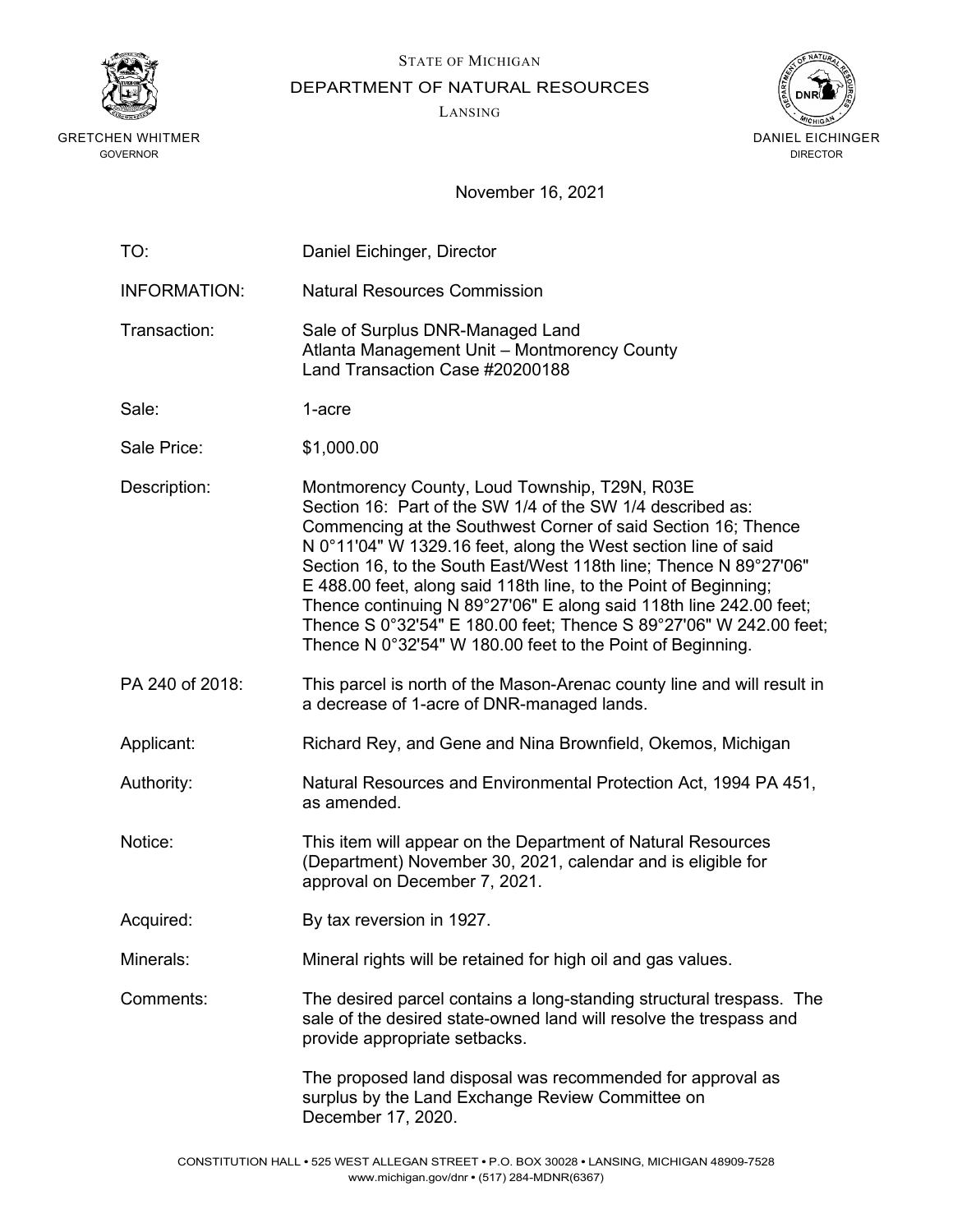Land Transaction Case #20200188, Atlanta Management Unit – Montmorency County Page 2 of 3 November 16, 2021

> Proceeds will be deposited into the Land Exchange Facilitation Fund (LEFF). The LEFF allows the Department to sell rights in land and deposit the proceeds in a fund which can then be used to acquire replacement property.

- Recommendations: 1. That the land be sold to the applicant for \$1,000.00.
	- 2. That the proceeds of the sale be deposited in the LEFF.
	- 3. That the state retain mineral rights and aboriginal antiquities.

James L. Dexter, Chief Fisheries Division

analel A. Olso

Ronald A. Olson, Chief Parks and Recreation Division

ra

Shannon Lott Natural Resources Deputy

I approve the staff recommendations.

for

Daniel Eichinger **Director** 

Jeff Stampfly, Chief Forest Resources Division

Duquatt

Jared Duquette, Chief Wildlife Division

Mark H. Hoffman Chief Administrative Officer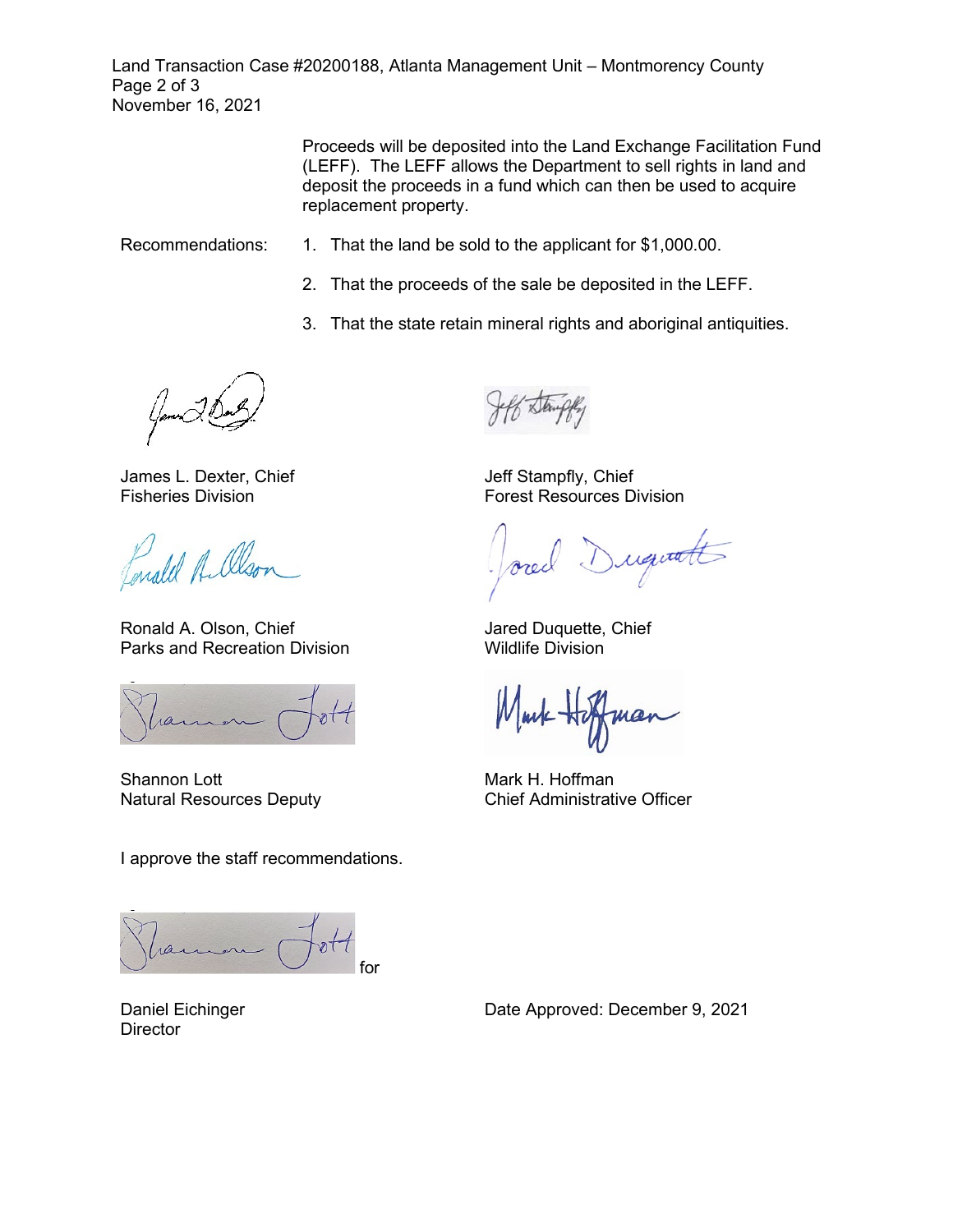Land Transaction Case #20200188, Atlanta Management Unit - Montmorency County Page 3 of 3 November 16, 2021

### SALE OF SURPLUS DNR-MANAGED LAND Atlanta Management Unit - Montmorency County Land Transaction Case #20200188



Section 16, T29N, R03E, Loud Township

**ZZ** Surplus DNR land to be sold (1 acre) State land







**DNR Project Boundaries**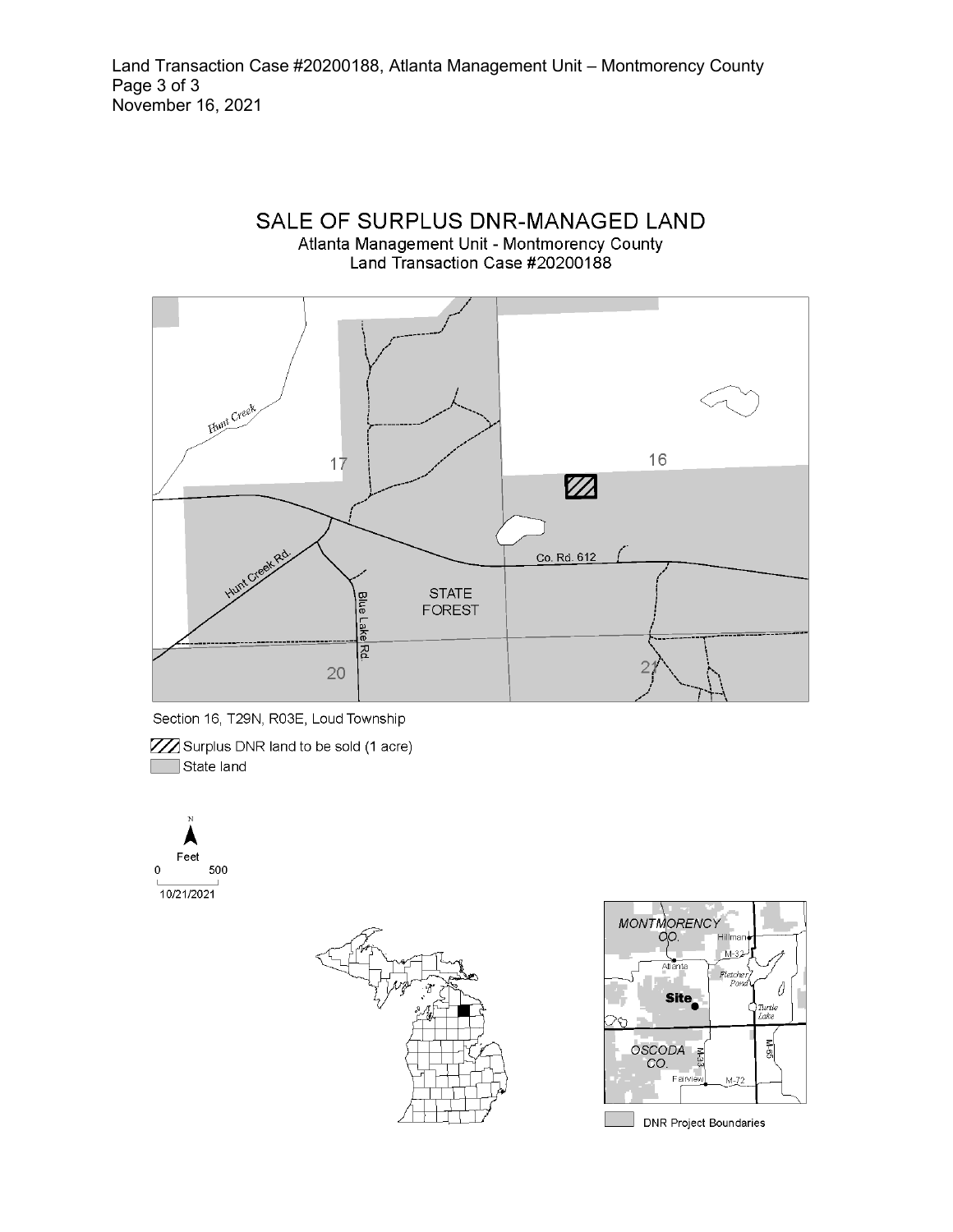

STATE OF MICHIGAN

DEPARTMENT OF NATURAL RESOURCES

LANSING



| TO:                 | Daniel Eichinger, Director                                                                                                                                                                                                                                                                                     |
|---------------------|----------------------------------------------------------------------------------------------------------------------------------------------------------------------------------------------------------------------------------------------------------------------------------------------------------------|
| <b>INFORMATION:</b> | <b>Natural Resources Commission</b>                                                                                                                                                                                                                                                                            |
| Transaction:        | Sale of Restrictive Covenant on DNR-Managed Land<br>Traverse City Management Unit - Kalkaska County<br>Land Transaction Case #20210083                                                                                                                                                                         |
| Sale:               | 3.81 acres                                                                                                                                                                                                                                                                                                     |
| Sale Price:         | \$4,000.00                                                                                                                                                                                                                                                                                                     |
| Description:        | Kalkaska County, Blue Lake Township, T28N, R05W<br>Section 1: A restrictive covenant to be placed on a 3.81-acre parcel in<br>the NE 1/4 of the NE 1/4, as more accurately described in the case<br>file.                                                                                                      |
| PA 240 of 2018:     | This parcel is north of the Mason-Arenac county line and will result in<br>no net loss of DNR-managed lands.                                                                                                                                                                                                   |
| Applicant:          | Shell Western E&P Inc (SWEPI) LP, Houston, Texas                                                                                                                                                                                                                                                               |
| Authority:          | Natural Resources and Environmental Protection Act, 1994 PA 451,<br>as amended.                                                                                                                                                                                                                                |
| Notice:             | This item will appear on the Department of Natural Resources<br>(Department) November 30, 2021, calendar and is eligible for<br>approval on December 7, 2021.                                                                                                                                                  |
| Acquired:           | By tax reversion in 1929.                                                                                                                                                                                                                                                                                      |
| Minerals:           | No mineral rights will be considered with this sale of land rights.                                                                                                                                                                                                                                            |
| Comments:           | The restrictive covenant is desired over a portion of state-owned land<br>that was the former site of a Shell facility. Soils at this site became<br>contaminated. Remedial actions have been conducted over many<br>years and a restrictive covenant is needed to ensure current and<br>future public safety. |
|                     | In general terms, the restrictive covenant will prohibit groundwater<br>use, future building construction, and excavation and intrusive activity<br>at the site location.                                                                                                                                      |
|                     | The proposed land rights disposal was recommended for approval as<br>surplus by the Land Exchange Review Committee on<br>August 19, 2021.                                                                                                                                                                      |
|                     | CONSTITUTION HALL . 525 WEST ALLEGAN STREET . P.O. BOX 30028 . LANSING, MICHIGAN 48909-7528<br>www.michigan.gov/dnr • (517) 284-MDNR(6367)                                                                                                                                                                     |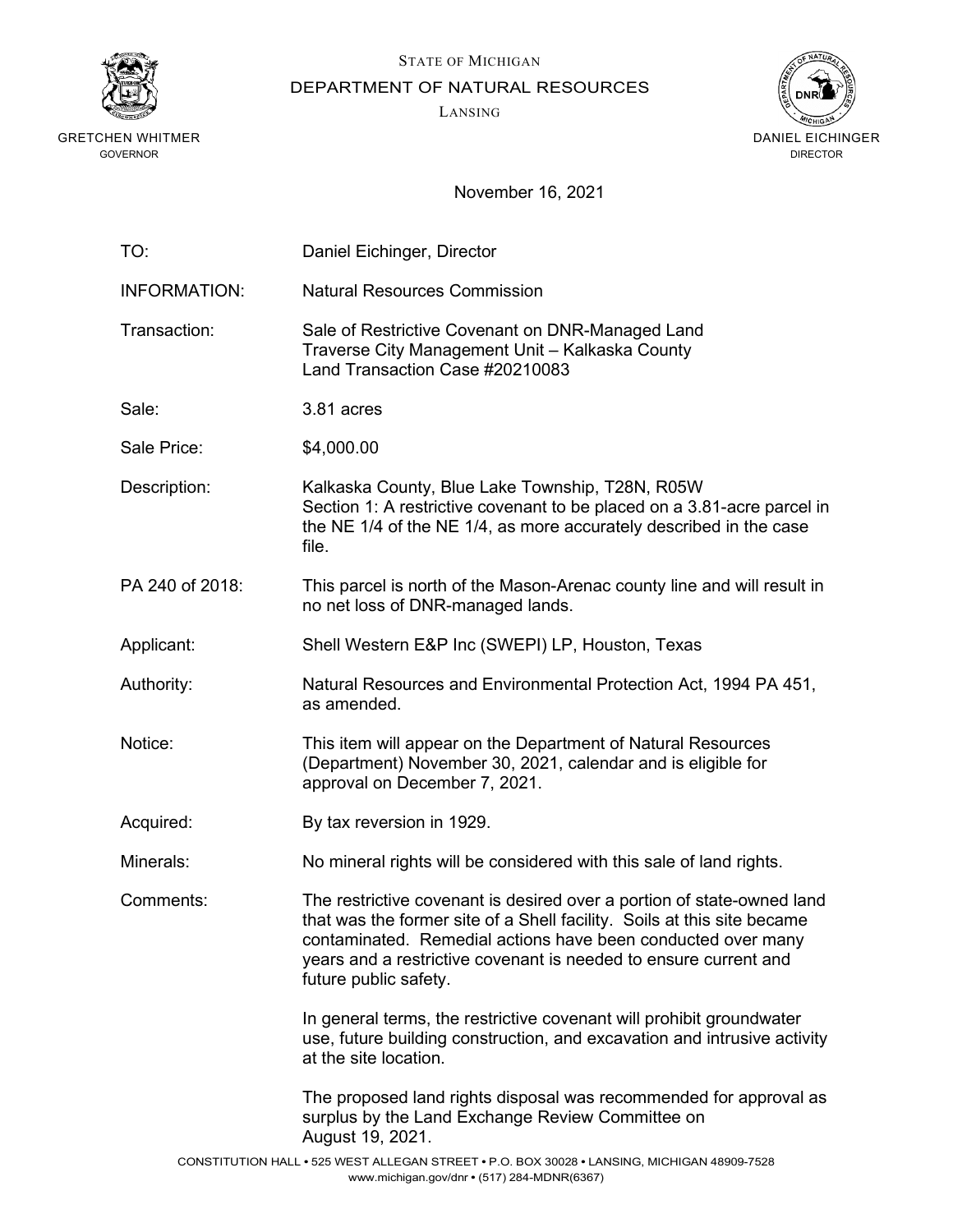Land Transaction Case #20210083, Traverse City Management Unit – Kalkaska County Page 2 of 3 November 16, 2021

> Proceeds will be deposited into the Land Exchange Facilitation Fund (LEFF). The LEFF allows the Department to sell rights in land and deposit the proceeds in a fund which can then be used to acquire replacement property.

- Recommendations: 1. That the restrictive covenant be sold to the applicant for \$4,000.00.
	- 2. That the proceeds of the sale be deposited in the LEFF.

James L. Dexter, Chief Fisheries Division

Paralel A. Olso

Ronald A. Olson, Chief Parks and Recreation Division

ran

Shannon Lott Natural Resources Deputy

I approve the staff recommendations.

for

Daniel Eichinger **Director** 

Jeff Stampfly, Chief Forest Resources Division

Duquatt

Jared Duquette, Chief Wildlife Division

Mark H. Hoffman Chief Administrative Officer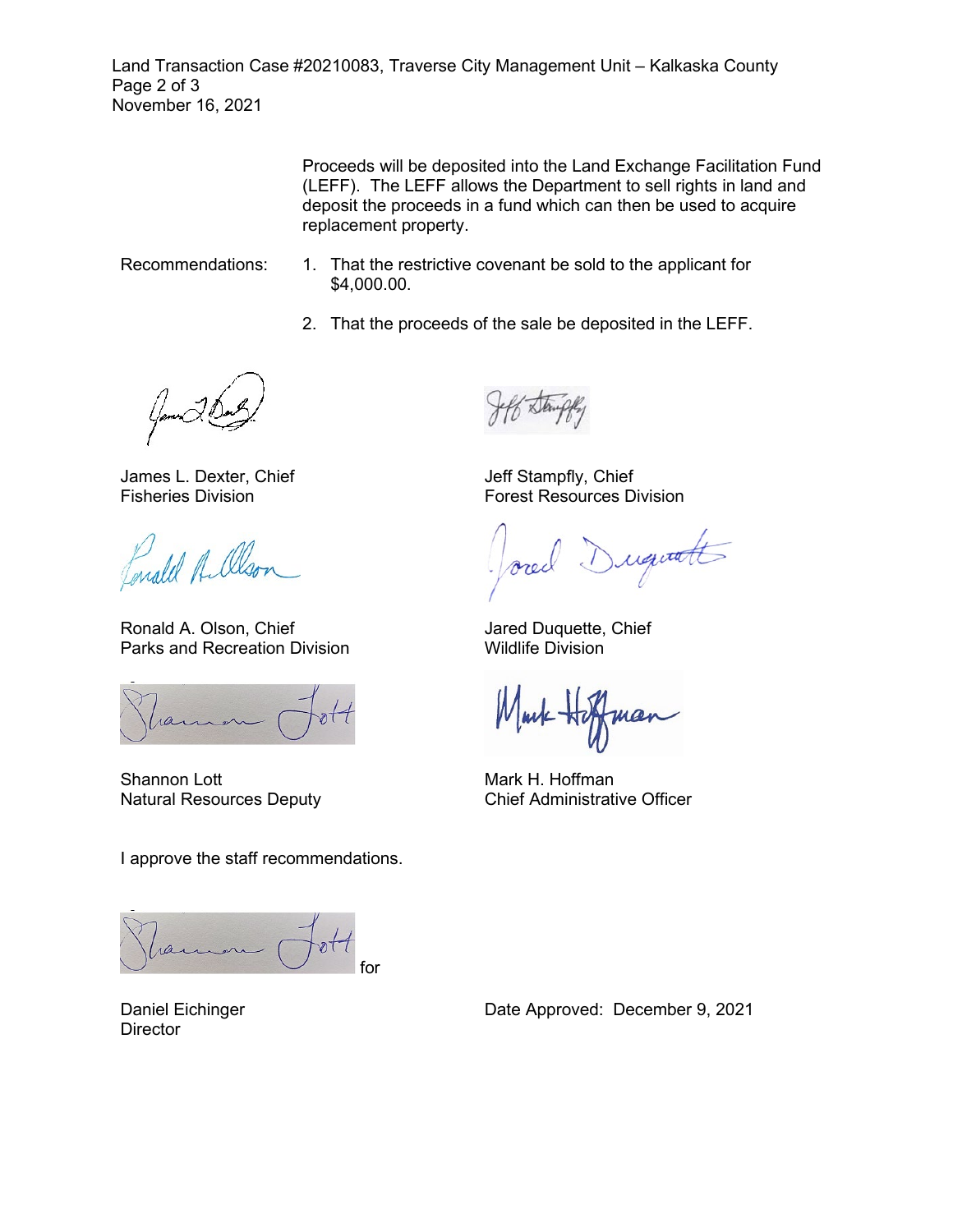# RESTRICTIVE COVENANT ON DNR-MANAGED LAND Traverse City Management Unit - Kalkaska County

Land Transaction Case #20210083



Section 1, T28N, R05W, Blue lake Township









**DNR Project Boundaries**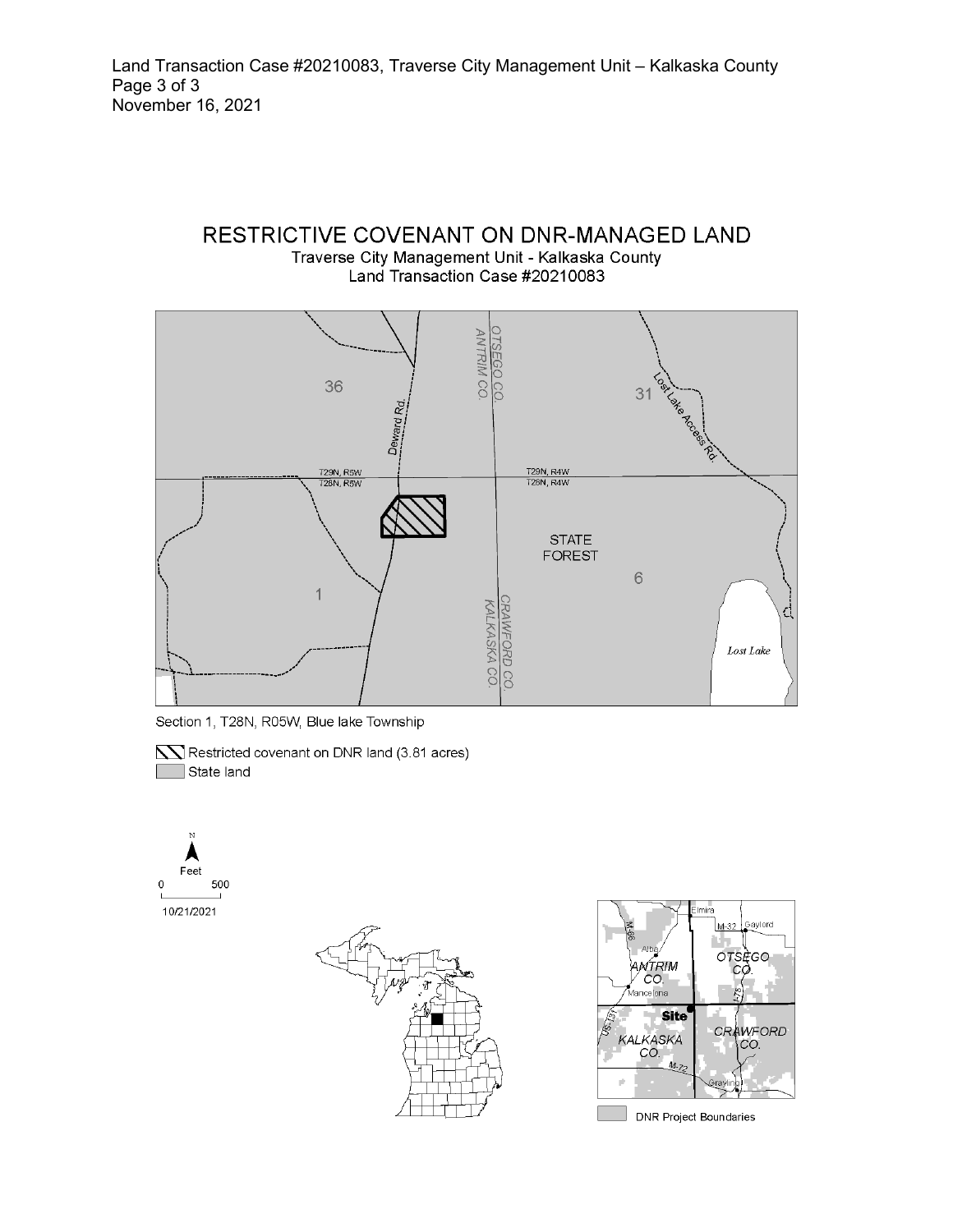

STATE OF MICHIGAN

DEPARTMENT OF NATURAL RESOURCES

LANSING



| TO:                 | Daniel Eichinger, Director                                                                                                                                                                                                                                                                                                                                                                                                                                                                                             |
|---------------------|------------------------------------------------------------------------------------------------------------------------------------------------------------------------------------------------------------------------------------------------------------------------------------------------------------------------------------------------------------------------------------------------------------------------------------------------------------------------------------------------------------------------|
| <b>INFORMATION:</b> | <b>Natural Resources Commission</b>                                                                                                                                                                                                                                                                                                                                                                                                                                                                                    |
| Transaction:        | Sale of Easement<br>Gaylord District - Cheboygan County<br><b>North Central State Trail</b><br>Land Transaction Case #20210151                                                                                                                                                                                                                                                                                                                                                                                         |
| Sale:               | 5-foot wide by 67.39-foot long directional bore easement for residential<br>water supply and sanitary force main.                                                                                                                                                                                                                                                                                                                                                                                                      |
| Sale Price:         | \$1,000.00                                                                                                                                                                                                                                                                                                                                                                                                                                                                                                             |
| Description:        | Cheboygan County, Mullett Township, T36N, R02W<br>Section 30, Oak Park Subdivision: A 5-foot-wide easement for the<br>installation of an underground utility, as more accurately described in<br>the case file.                                                                                                                                                                                                                                                                                                        |
| PA 240 of 2018:     | Not applicable.                                                                                                                                                                                                                                                                                                                                                                                                                                                                                                        |
| Applicant:          | Travis and Renee Conners, Indian River, Michigan                                                                                                                                                                                                                                                                                                                                                                                                                                                                       |
| Authority:          | Natural Resources and Environmental Protection Act, 1994 PA 451, as<br>amended.                                                                                                                                                                                                                                                                                                                                                                                                                                        |
| Notice:             | This item will appear on the Department of Natural Resources<br>(Department) November 30, 2021, calendar and is eligible for approval<br>on December 7, 2021.                                                                                                                                                                                                                                                                                                                                                          |
| Acquired:           | The land was purchased in 2000 with Michigan Natural Resources<br>Trust Fund (MNRTF) dollars.                                                                                                                                                                                                                                                                                                                                                                                                                          |
| Minerals:           | Not applicable.                                                                                                                                                                                                                                                                                                                                                                                                                                                                                                        |
| Comments:           | The applicant has ownership on both sides of the North Central State<br>Trail. The home on the Mullett Lake side of the trail has a failed on-site<br>sewage system and aging water well. The desired directional bore<br>easement extends under the trail and will connect the lakeside property<br>to a replacement drain field and new water well on the applicant's<br>property located on the west side of the trail. The sale of the easement<br>will not impact the recreational uses along the existing trail. |
|                     | The proposed sale of the directional bore easement was recommended<br>for approval by the Land Exchange Review Committee on<br>October 21, 2021.                                                                                                                                                                                                                                                                                                                                                                       |
|                     | CONSTITUTION HALL • 525 WEST ALLEGAN STREET • P.O. BOX 30028 • LANSING, MICHIGAN 48909-7528                                                                                                                                                                                                                                                                                                                                                                                                                            |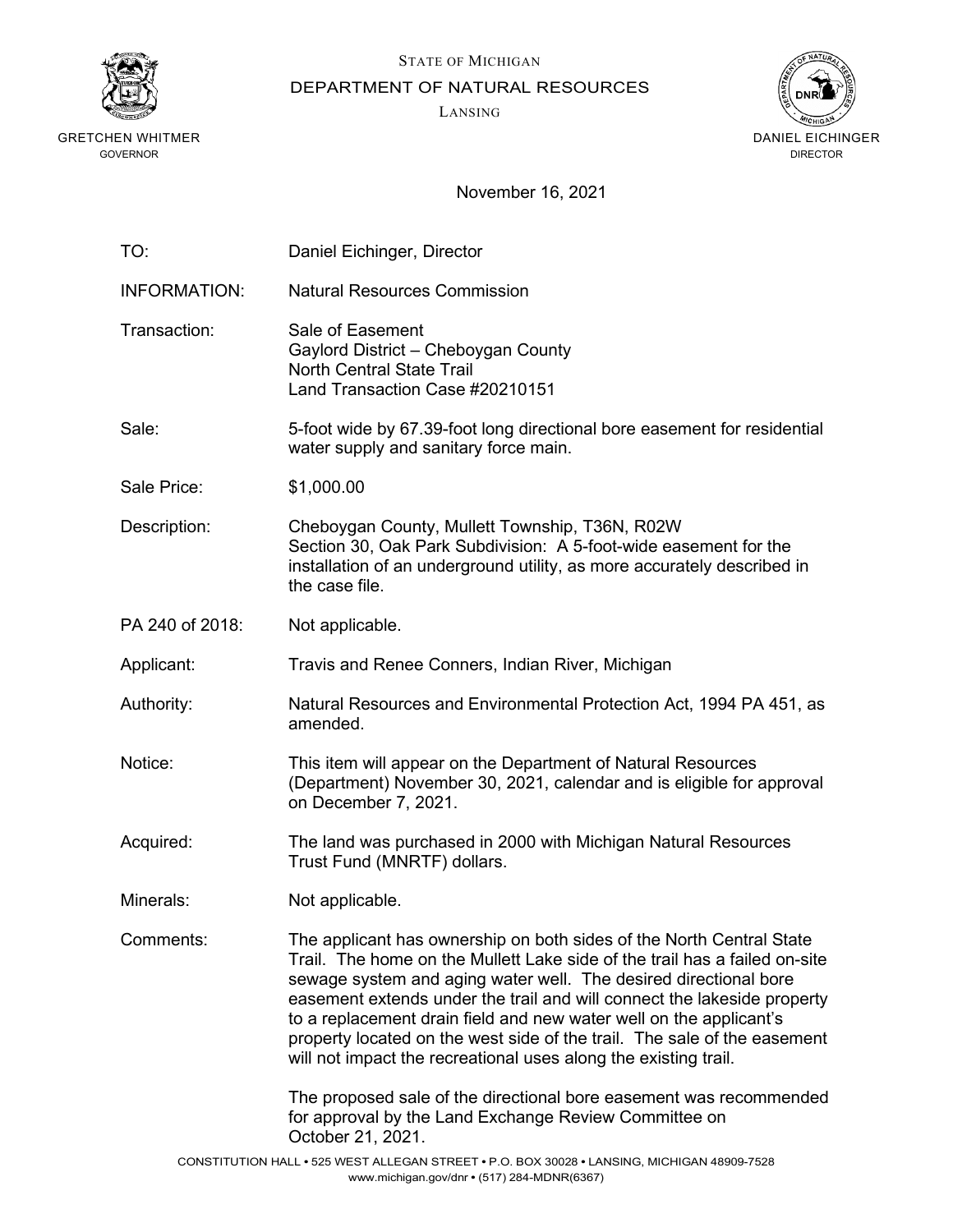Land Transaction Case #20210151, Gaylord District – Cheboygan County Page 2 of 3 November 16, 2021

Recommendations: 1. That the directional bore easement be sold to the applicant for \$1,000.00 with the following conditions:

- That the easement be for residential use only.
- Any surface disturbance of the easement area shall be repaired or returned to the same or better condition.
- 2. That the proceeds of the sale be deposited into the MNRTF.

James L. Dexter, Chief Fisheries Division

male Alson

Ronald A. Olson, Chief Parks and Recreation Division

ran

Shannon Lott Natural Resources Deputy

I approve the staff recommendations.

ran for

Jeff Stampfly, Chief Forest Resources Division

uguatt

Jared Duquette, Chief Wildlife Division

nov

Mark H. Hoffman Chief Administrative Officer

Daniel Eichinger **Director**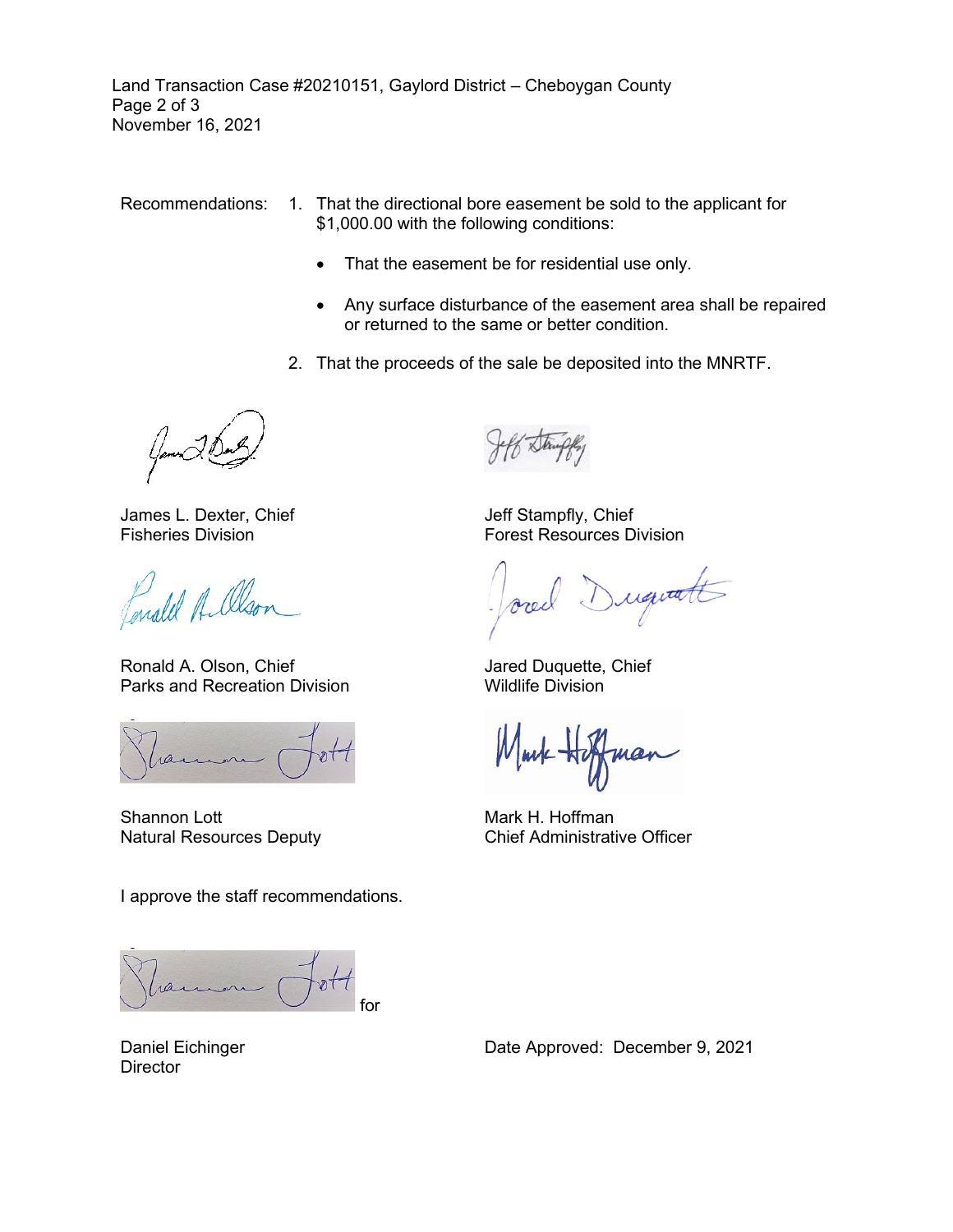Land Transaction Case #20210151, Gaylord District - Cheboygan County Page 3 of 3<br>November 16, 2021

Gaylord District - Cheboygan County<br>Land Transaction Case #20210151 , North Central Siele Trail Mullett Lake

**SALE OF EASEMENT** 

Section 30, T36N, R02W, Mullett Township, Oak Park Subdivision

- Proposed utility line
- Easement for utility line to be sold (5 x 67.39 ft.)
- Property lines
- Applicant's buildings
- State land





**DNR Project Boundaries** 

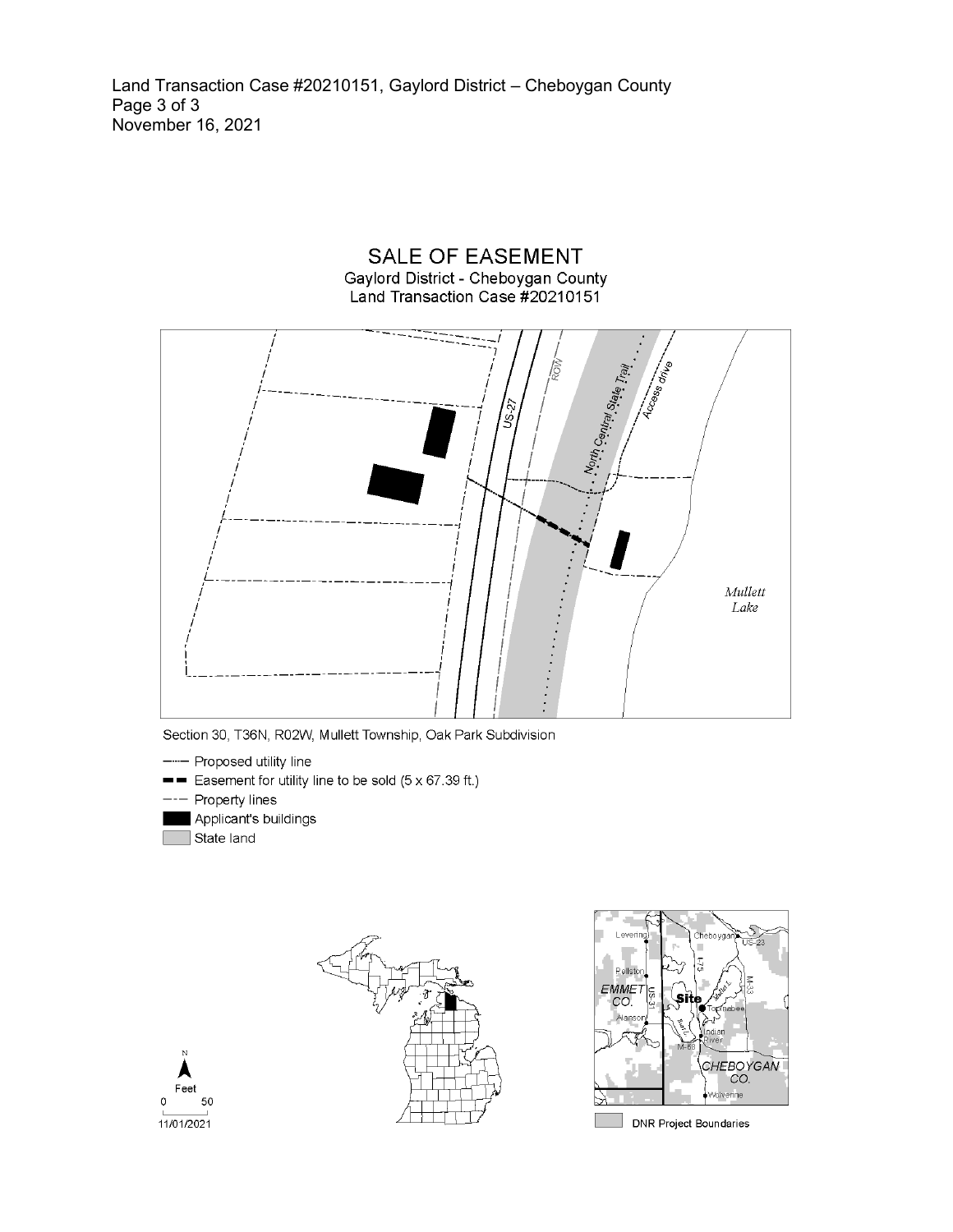

STATE OF MICHIGAN

DEPARTMENT OF NATURAL RESOURCES

LANSING



| TO:                    | Daniel Eichinger, Director                                                                                                                                                                                                                                                                                                                                         |
|------------------------|--------------------------------------------------------------------------------------------------------------------------------------------------------------------------------------------------------------------------------------------------------------------------------------------------------------------------------------------------------------------|
| <b>INFORMATION:</b>    | <b>Natural Resources Commission</b>                                                                                                                                                                                                                                                                                                                                |
| Transaction:           | Gift of Land<br>Southeast Lower Peninsula Region - Tuscola County<br>Land Transaction Case #20210245                                                                                                                                                                                                                                                               |
| Gift:                  | 230.6 acres                                                                                                                                                                                                                                                                                                                                                        |
| PA 240 of 2018:        | PILT Estimate: \$1,055.00<br>The parcel is located south of the Mason-Arenac county line and will<br>result in an increase of 230.6 acres of DNR-managed lands.                                                                                                                                                                                                    |
| Description:           | Tuscola County, Akron Township, T14N, R08E, Section 06:<br>Parcel 1: Part of the E 1/2 of the NW 1/4, as more accurately described<br>in the case file;<br>Parcel 2: The NW 1/4 of the NW 1/4; and<br>Parcel 3: The SW 1/4 of the NW 1/4                                                                                                                           |
|                        | Tuscola County, Akron Township, T14N, R08E, Section 07:<br>Parcel 4: The SW 1/4 of the NE 1/4, and the N 1/2 of the N 1/2 of the<br>NW 1/4 of the SE 1/4, as more accurately described in the case file;<br>Parcel 5: The N 1/2 of the NE 1/4 of the SW 1/4; and<br>Parcel 6: The S 1/2 of the NE 1/4 of the SW 1/4                                                |
| Donor:                 | <b>Ducks Unlimited</b>                                                                                                                                                                                                                                                                                                                                             |
| Authority:             | Natural Resources and Environmental Protection Act, 1994 PA 451, as<br>amended.                                                                                                                                                                                                                                                                                    |
| Notice:                | This item will appear on the Department of Natural Resources<br>(Department) November 30, 2021, calendar and is eligible for approval<br>on December 7, 2021. Public notice of this proposed gift was also<br>published in the Tuscola County Advertiser on November 6, 2021, and<br>posted on the department's webpage at:<br>www.michigan.gov/publiclandnotices. |
| Management<br>Purpose: | The parcel will be managed as part of the Fish Point State Wildlife Area.                                                                                                                                                                                                                                                                                          |
| Comments:              | The offered gift is a collection of three rectangular parcels of land<br>currently being enhanced for waterfowl habitat by the donor.<br>Engineering and design are complete, and construction and restoration<br>will begin in early 2022. The gift is encumbered by a permanent                                                                                  |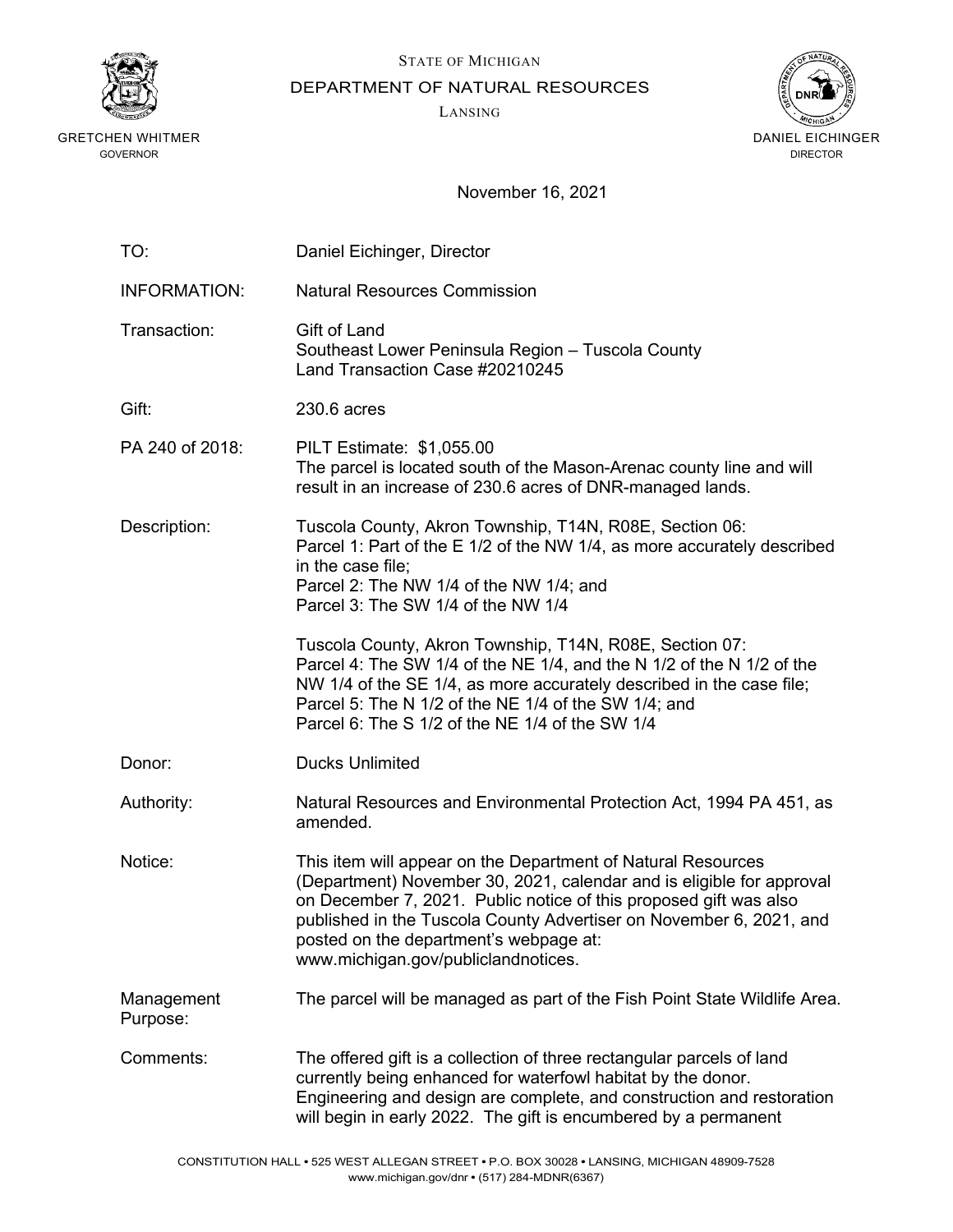Land Transaction Case #20210245, Southeast Lower Peninsula Region –Tuscola County Page 2 of 3 November 16, 2021

> conservation easement agreement for the protection of the scenic, cultural, rural, and natural character of the land.

Mineral rights will be conveyed.

- Recommendations: 1. That the gift of land be accepted with appreciation.
	- 2. That the offered property be dedicated as part of the Fish Point State Wildlife Area.
	- 3. That the dedicated boundary of Fish Point State Wildlife Area be adjusted to include this generous gift.

James L. Dexter, Chief Fisheries Division

Enald A. Olson

Ronald A. Olson, Chief Parks and Recreation Division

Shannon Lott Natural Resources Deputy

I approve the staff recommendations.

for

Jeff Stampfly, Chief Forest Resources Division

Duquatt

Jared Duquette, Chief Wildlife Division

nov

Mark H. Hoffman Chief Administrative Officer

Daniel Eichinger **Director**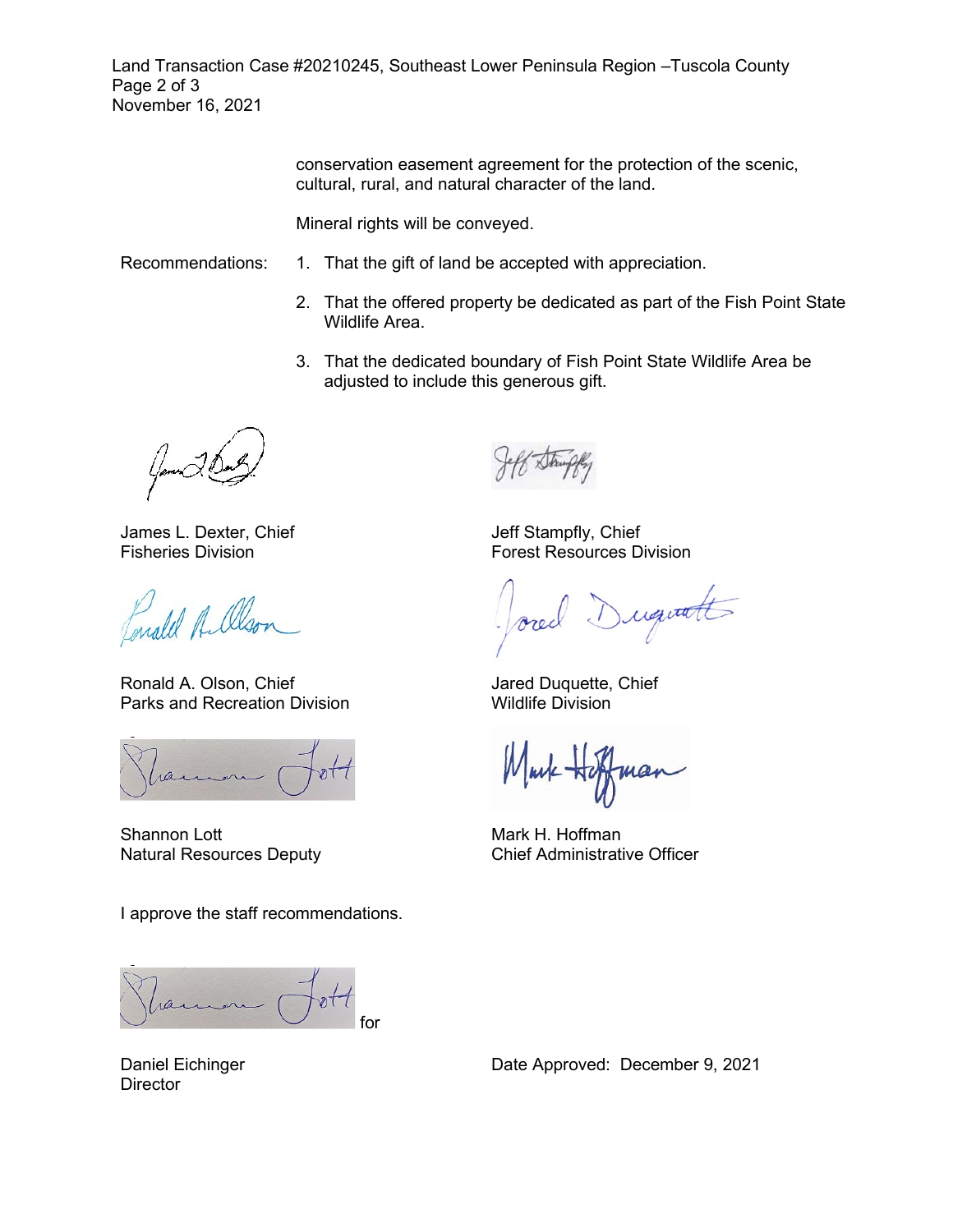



Sections 6 and 7, T14N, R08E, Akron Township

**WA** Gift of land to DNR (230.6 acres)

State land

-- DNR Project Boundary





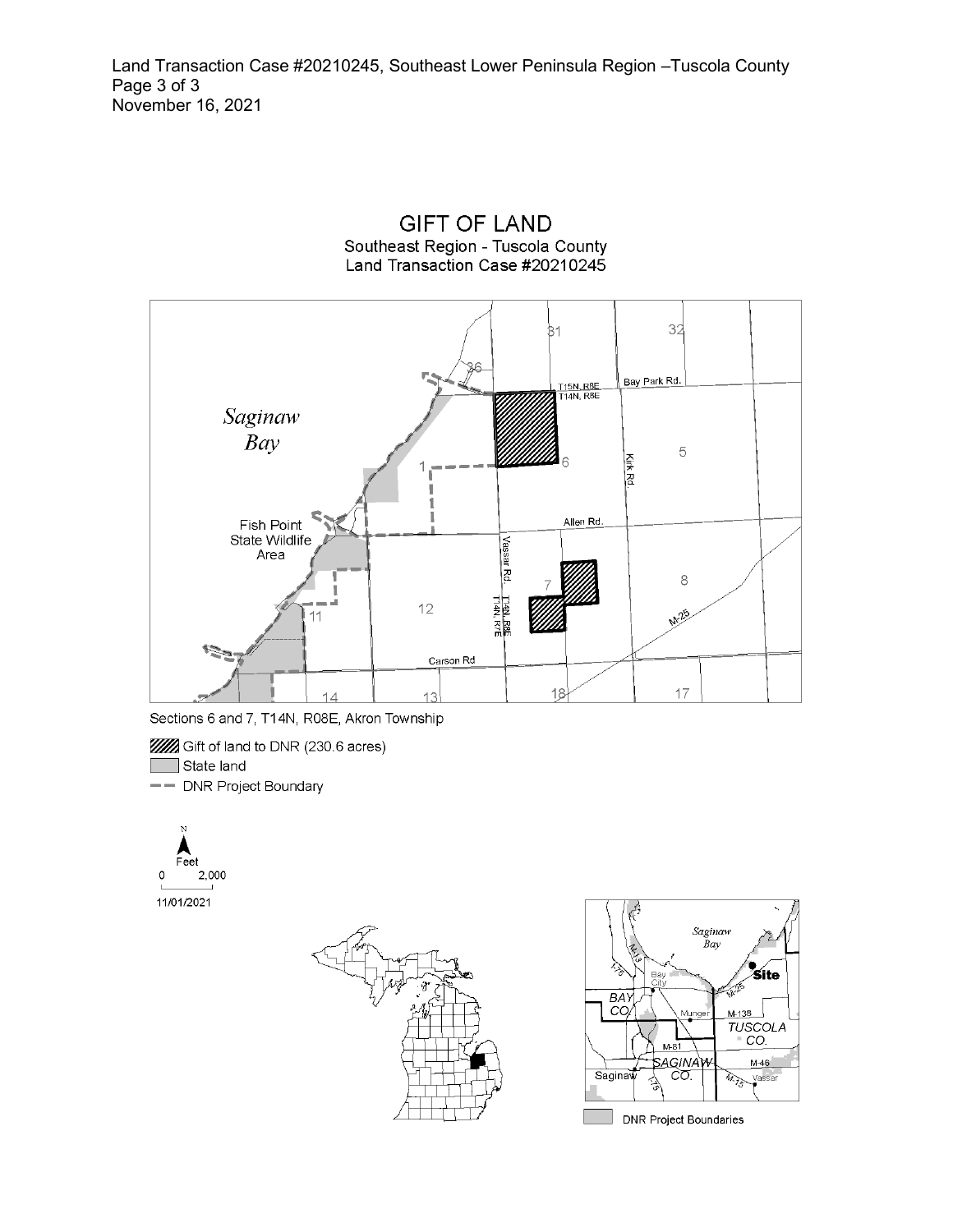

STATE OF MICHIGAN

DEPARTMENT OF NATURAL RESOURCES

LANSING



November 16, 2021

| TO:                 | Daniel Eichinger, Director                                                                                                                                                  |
|---------------------|-----------------------------------------------------------------------------------------------------------------------------------------------------------------------------|
| <b>INFORMATION:</b> | Natural Resources Commission                                                                                                                                                |
| Transaction:        | <b>Wildlife Land Exchange</b><br>Southwest Lower Peninsula Region - Montcalm County<br>The Allen Exchange<br>Land Transaction Case #20120254                                |
| Applicant:          | Kevin Allen, Montcalm Township, Michigan                                                                                                                                    |
| PA 240 of 2018:     | PILT Estimate: \$40.00<br>The parcels involved in this exchange are south of the Mason-Arenac<br>county line and will result in an increase of 1-acre of DNR-managed lands. |

# **Private Land Offered in Exchange:**

| Acreage:  | 2 acres                                                                                                                               |
|-----------|---------------------------------------------------------------------------------------------------------------------------------------|
| Location: | Montcalm County, Fairplains Township, T09N, R07W<br>Section 32: Part of the SW 1/4, as more accurately described in the case<br>file. |
| Value:    | \$1,800.00                                                                                                                            |

### **State Land Desired in Exchange:**

| Acreage:   | 1-acre                                                                                                                                |
|------------|---------------------------------------------------------------------------------------------------------------------------------------|
| Location:  | Montcalm County, Fairplains Township, T09N, R07W<br>Section 32: Part of the SW 1/4, as more accurately described in the case<br>file. |
| Value:     | \$1,800.00                                                                                                                            |
|            |                                                                                                                                       |
| Authority: | Natural Resources and Environmental Protection Act, 1994 PA 451, as<br>amended.                                                       |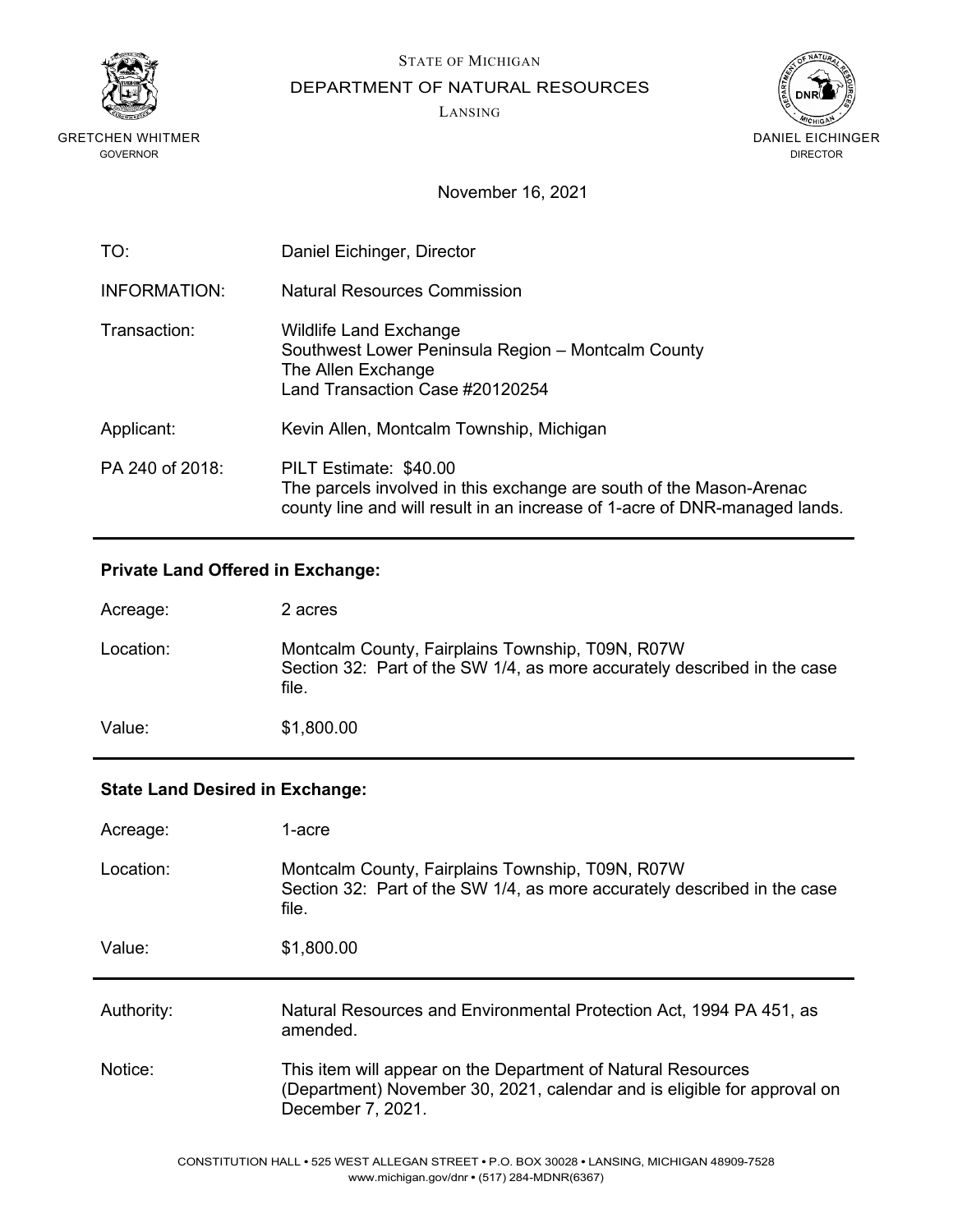Land Transaction Case #20120254, Southwest Lower Peninsula Region – Montcalm County Page 2 of 4 November 16, 2021

Comments: The desired state-owned land is a rectangular one-acre area immediately adjacent to the applicant's property at the Miller Road frontage and is the subject of a driveway trespass. The land has marginal wildlife habitat and recreational use as it is within the safety zone of the applicant's residence.

> The two-acre rectangular parcel offered by the applicant connects to segments of state-owned land, further consolidating state ownership at the Flat River State Game Area. The offered private land will provide wildlife habitat and public outdoor recreation opportunities.

Both parties will convey mineral rights.

The state land was acquired by purchase in 1948 using Pittman-Robertson funds.

The proposed land exchange was recommended for approval by the Land Exchange Review Committee on February 28, 2013.

- Recommendations: 1. That the exchange be approved.
	- 2. That the offered land be dedicated as part of the Flat River State Game Area.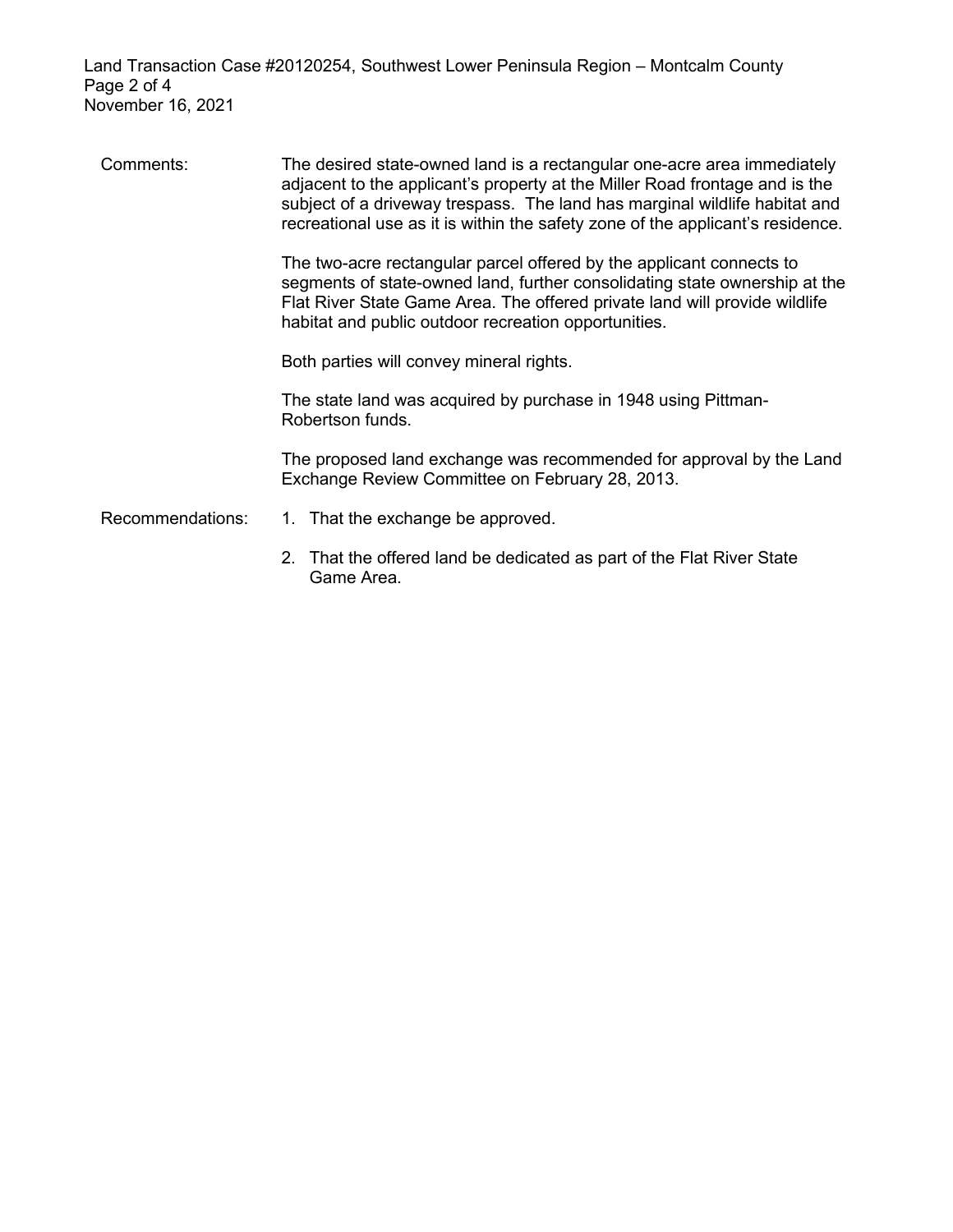Land Transaction Case #20120254, Southwest Lower Peninsula Region – Montcalm County Page 3 of 4 November 16, 2021

James L. Dexter, Chief Fisheries Division

Lonald A. Olso

Ronald A. Olson, Chief Parks and Recreation Division

Shannon Lott Natural Resources Deputy

I approve the staff recommendations.

for

Daniel Eichinger **Director** 

Jeff Stampfly, Chief Forest Resources Division

requate Arec

Jared Duquette, Chief Wildlife Division

Mm mar

Mark H. Hoffman Chief Administrative Officer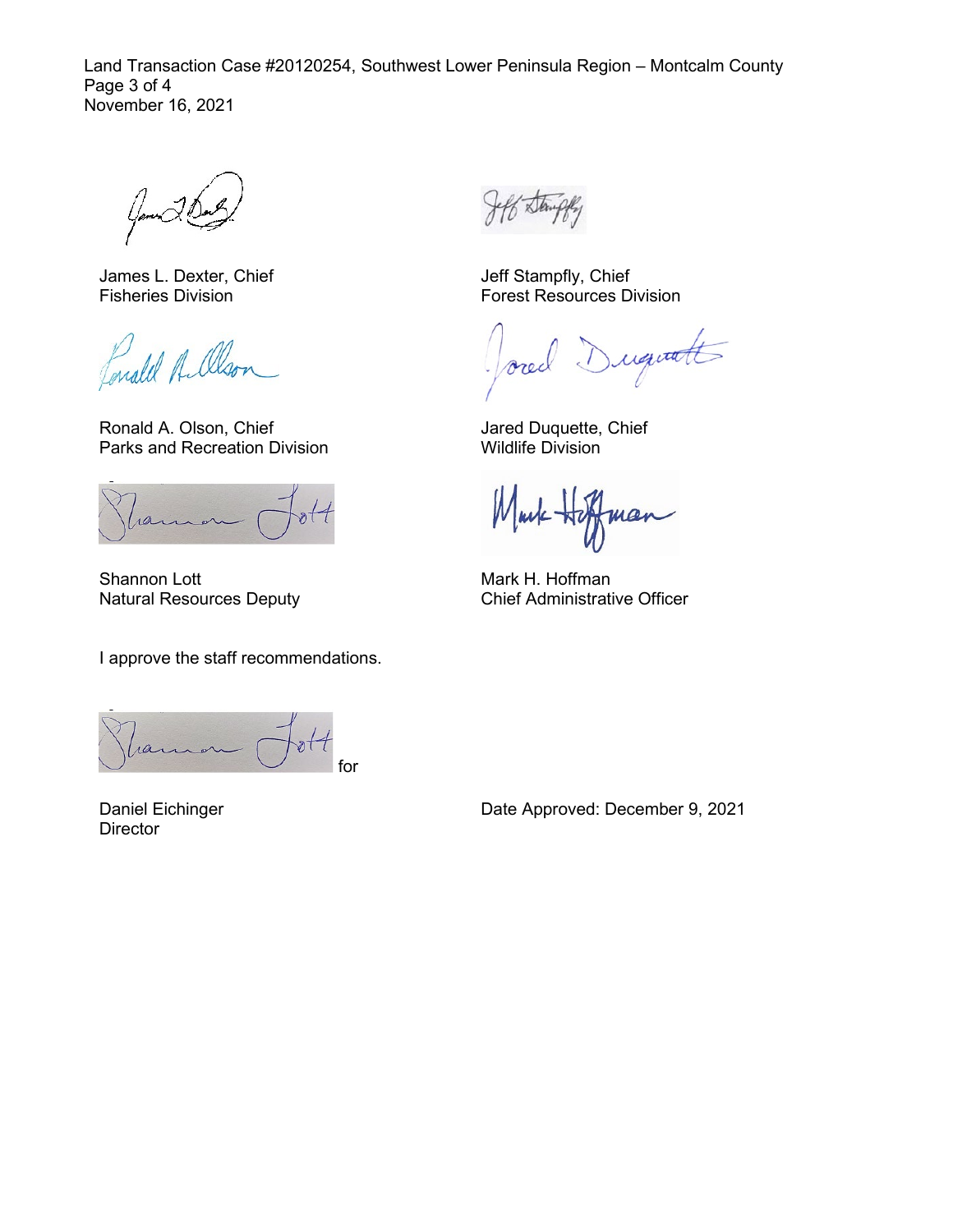Land Transaction Case #20120254, Southwest Lower Peninsula Region - Montcalm County Page 4 of 4 November 16, 2021

#### **WILDLIFE LAND EXCHANGE** Southwest Region - Montcalm County Land Transaction Case #20120254





**WA** State land desired from DNR (1 acre)

ZZ Land offered to DNR in exchange (2 acres) State land

-- Applicant's property line

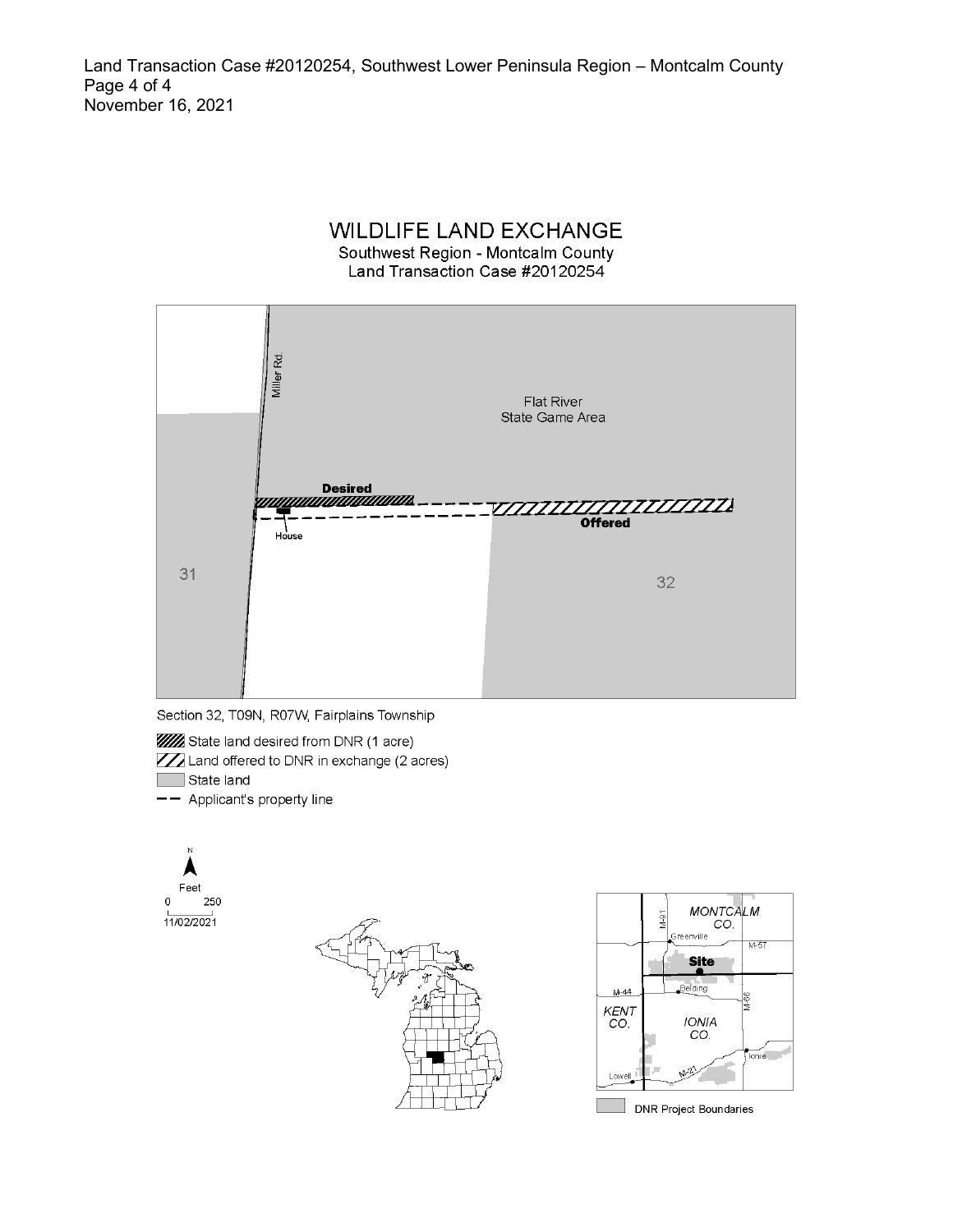

STATE OF MICHIGAN

DEPARTMENT OF NATURAL RESOURCES

LANSING



November 16, 2021

| TO:             | Daniel Eichinger, Director                                                                                                                                                       |
|-----------------|----------------------------------------------------------------------------------------------------------------------------------------------------------------------------------|
| INFORMATION:    | Natural Resources Commission                                                                                                                                                     |
| Transaction:    | <b>Forest Resources Land Exchange</b><br>Baraga Management Unit - Baraga County<br>The Keweenaw Land Trust Exchange<br>Land Transaction Case #20200199                           |
| Applicant:      | Keweenaw Land Trust, Hancock, Michigan                                                                                                                                           |
| PA 240 of 2018: | PILT Estimate: \$900.00<br>The parcels involved in this exchange are north of the Mason-Arenac<br>county line and will result in a decrease of 25 acres of DNR-managed<br>lands. |

### **Private Land Offered in Exchange:**

| Acreage:  | 200 acres                                                                                                                                                 |
|-----------|-----------------------------------------------------------------------------------------------------------------------------------------------------------|
| Location: | Baraga County, Baraga Township, T50N, R34W, Section 11:<br>The N $1/2$ of the SE $1/4$ , the S $1/2$ of the NE $1/4$ , and the NE $1/4$ of the<br>SW 1/4. |
| Value:    | \$112,000.00                                                                                                                                              |

### **State Land Desired in Exchange:**

| Acreage:  | 225 acres                                                                                                                                                                                                                                                                                                                                                                                                                                                                                                                                                                                                                               |
|-----------|-----------------------------------------------------------------------------------------------------------------------------------------------------------------------------------------------------------------------------------------------------------------------------------------------------------------------------------------------------------------------------------------------------------------------------------------------------------------------------------------------------------------------------------------------------------------------------------------------------------------------------------------|
| Location: | Baraga County, L'Anse Township, T51N, R32W, Section 04:<br>Parcel 1: The NW 1/4 of the NW 1/4; and<br>Parcel 2: Government Lot 1 and the North Half of Government Lot 2 (or<br>the North Half of the Northwest Quarter of the Southwest Quarter of such<br>Section 4); EXCEPTING the Southwest Quarter of the Northeast Quarter<br>of the Northwest Quarter of the Southwest Quarter (SW 1/4 of NE 1/4 of<br>NW 1/4 of SW 1/4) of such Section 4 and ALSO EXCEPTING the<br>Southeast Quarter of the Northwest Quarter of the Northwest Quarter of<br>the Southwest Quarter (SE 1/4 of NW 1/4 of NW 1/4 of SW 1/4) of such<br>Section 4. |
|           | Baraga County, L'Anse Township, T52N, R32W, Section 33:<br>Parcel 3: The S 1/2 of the SW 1/4 and the SW 1/4 of the SE 1/4.                                                                                                                                                                                                                                                                                                                                                                                                                                                                                                              |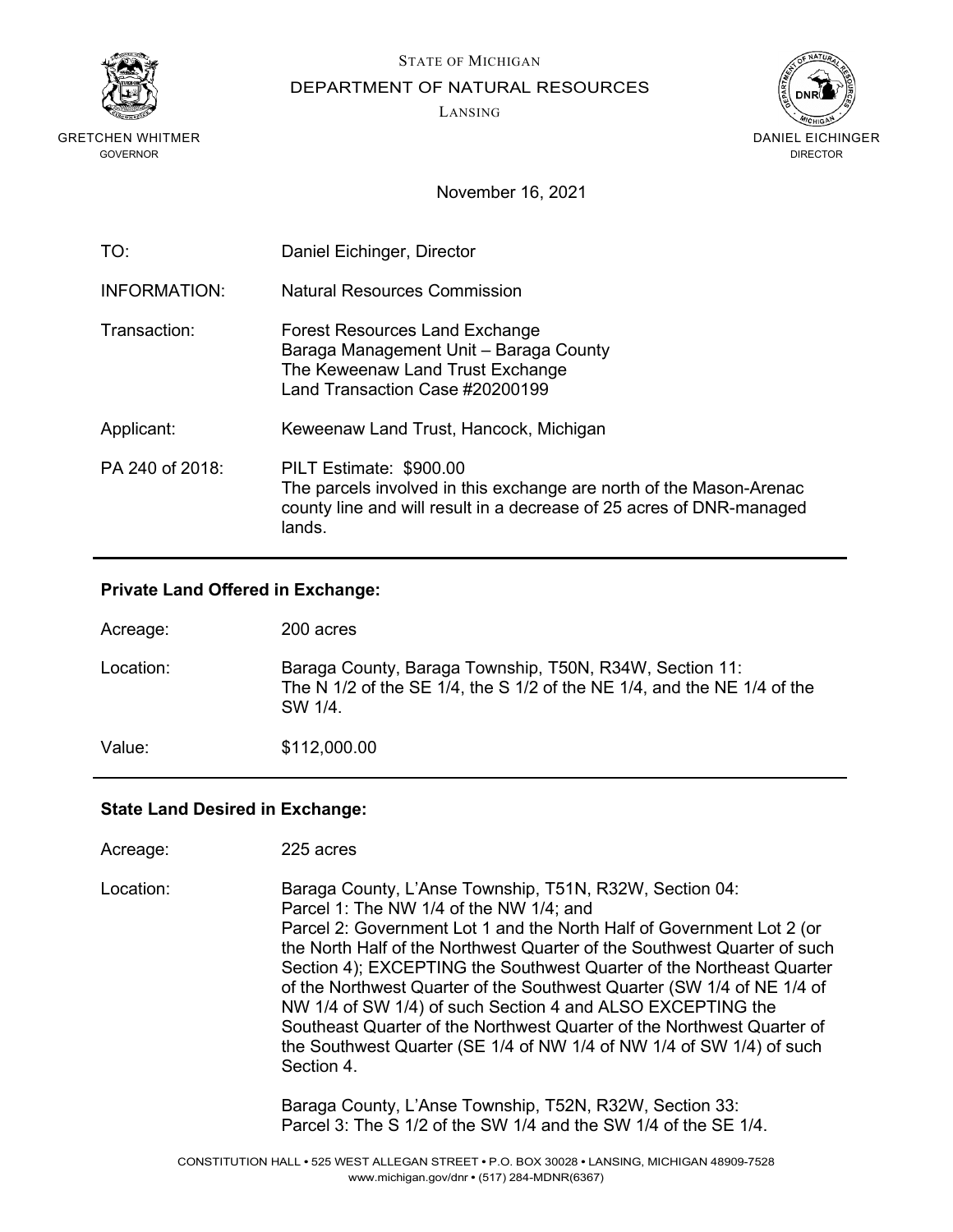|            | Baraga County, Arvon Township, T53N, R31W, Section 35:<br>Parcel 4: All that part of the SE 1/4 of the SE 1/4 lying north of the<br>centerline of Pointe Abbaye Road.                                                                                                                                                                                                                         |
|------------|-----------------------------------------------------------------------------------------------------------------------------------------------------------------------------------------------------------------------------------------------------------------------------------------------------------------------------------------------------------------------------------------------|
| Value:     | \$76,700.00                                                                                                                                                                                                                                                                                                                                                                                   |
| Authority: | Natural Resources and Environmental Protection Act, 1994 PA 451, as<br>amended.                                                                                                                                                                                                                                                                                                               |
| Notice:    | This item will appear on the Department of Natural Resources<br>(Department) November 30, 2021, calendar and is eligible for approval<br>on December 7, 2021. Public notice of this proposed exchange was also<br>published in the Houghton Mining Gazette and the L'Anse Sentinel on<br>November 10, 2021, and posted on the department's webpage at:<br>www.michigan.gov/publiclandnotices. |
| Comments:  | The larger block of desired land is not close to any other state-owned<br>land. The land has many unique features. The applicant will be using the<br>property to serve as match for a National Coastal Wetlands Conservation<br>grant through the United States Fish and Wildlife Service. The land will<br>be protected in perpetuity with these federal encumbrances.                      |
|            | The smaller 17-acre parcel of desired land (Parcel 4) will provide the<br>applicant legal access to land they own and maintain for public recreation<br>and nature resource protection to the north.                                                                                                                                                                                          |
|            | The offered land borders other state-owned land and connects two<br>blocks of state-owned land with limited access. The property contains<br>one-half mile of Hazel Creek and one mile of Six Mile Creek frontage,<br>which are designated trout streams. The offered land will provide wildlife<br>habitat, timber management, and public recreation.                                        |
|            | As to Parcels 1-3, the state will retain the right for the public to access the<br>property by means of a deed restriction on the property. As to Parcel 4,<br>the state will retain timber rights for three years.                                                                                                                                                                           |
|            | The state will retain mineral rights on the desired land. Mineral rights on<br>the offered property are already owned by the state.                                                                                                                                                                                                                                                           |
|            | 120 acres of the desired lands were acquired by tax reversion in 1940<br>and 88 acres were gifted to the state in 1979. An additional 17 acres of<br>the desired land were acquired by tax reversion in 1939.                                                                                                                                                                                 |
|            | The proposed land exchange was recommended for approval by the<br>Land Exchange Review Committee on December 17, 2020. A modified<br>version of the exchange where the applicant requested an additional                                                                                                                                                                                      |
|            |                                                                                                                                                                                                                                                                                                                                                                                               |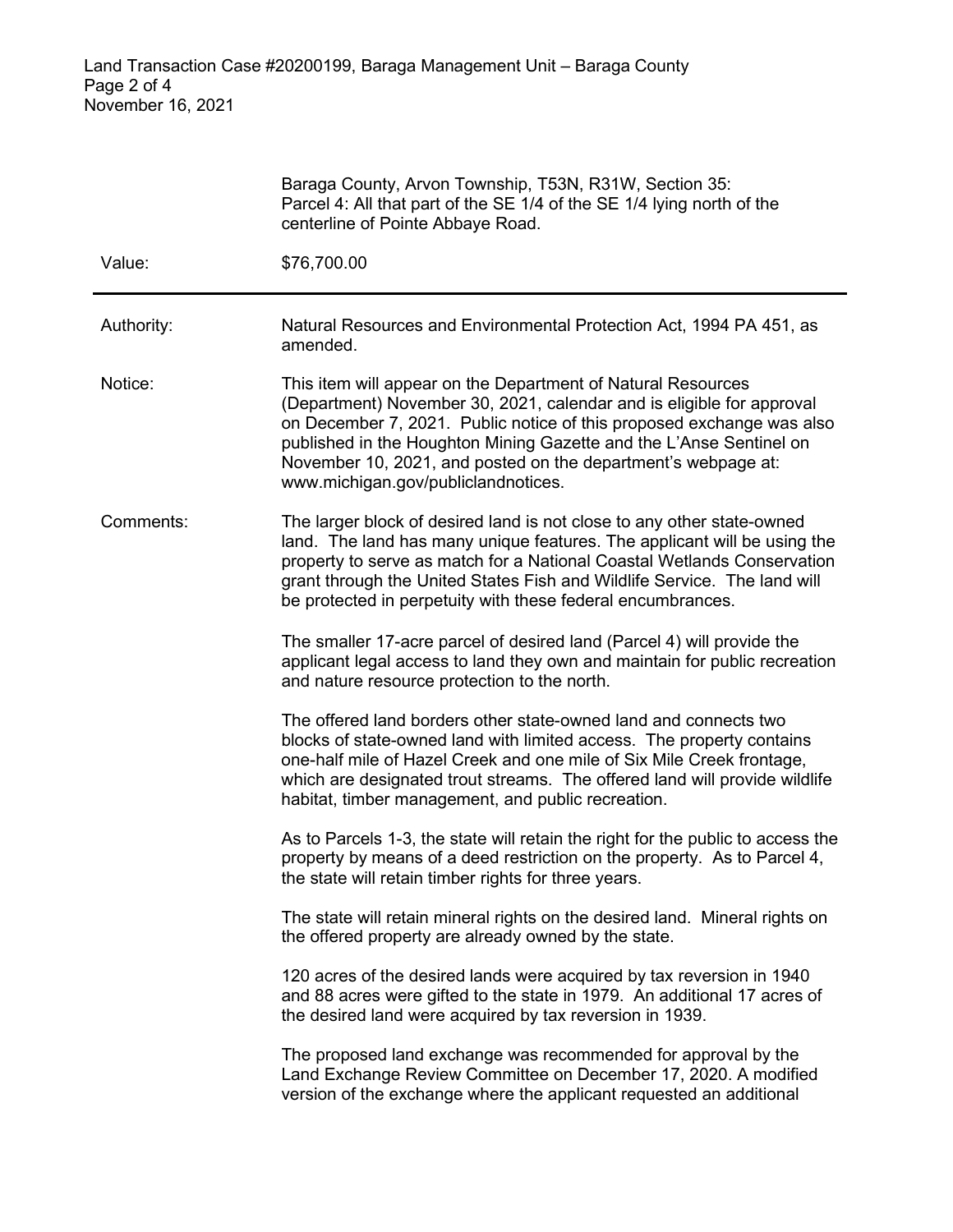Land Transaction Case #20200199, Baraga Management Unit – Baraga County Page 3 of 4 November 16, 2021

> 17 acres of state-owned land to be included was approved by the Land Exchange Review Committee on October 21, 2021.

- Recommendations: 1. That the exchange be approved, with the state reserving mineral rights and aboriginal antiquities on the desired state-owned land as well as public access rights on listed parcels 1-3, and a 3-year timber reservation on listed parcel 4.
	- 2. That the offered land be dedicated as part of the Baraga Management Unit.

James L. Dexter, Chief Fisheries Division

Fonald A. Olso

Ronald A. Olson, Chief Parks and Recreation Division

Shannon Lott Natural Resources Deputy

I approve the staff recommendations.

ran for

Jeff Stampfly, Chief Forest Resources Division

requate

Jared Duquette, Chief Wildlife Division

mar

Mark H. Hoffman Chief Administrative Officer

Daniel Eichinger **Director**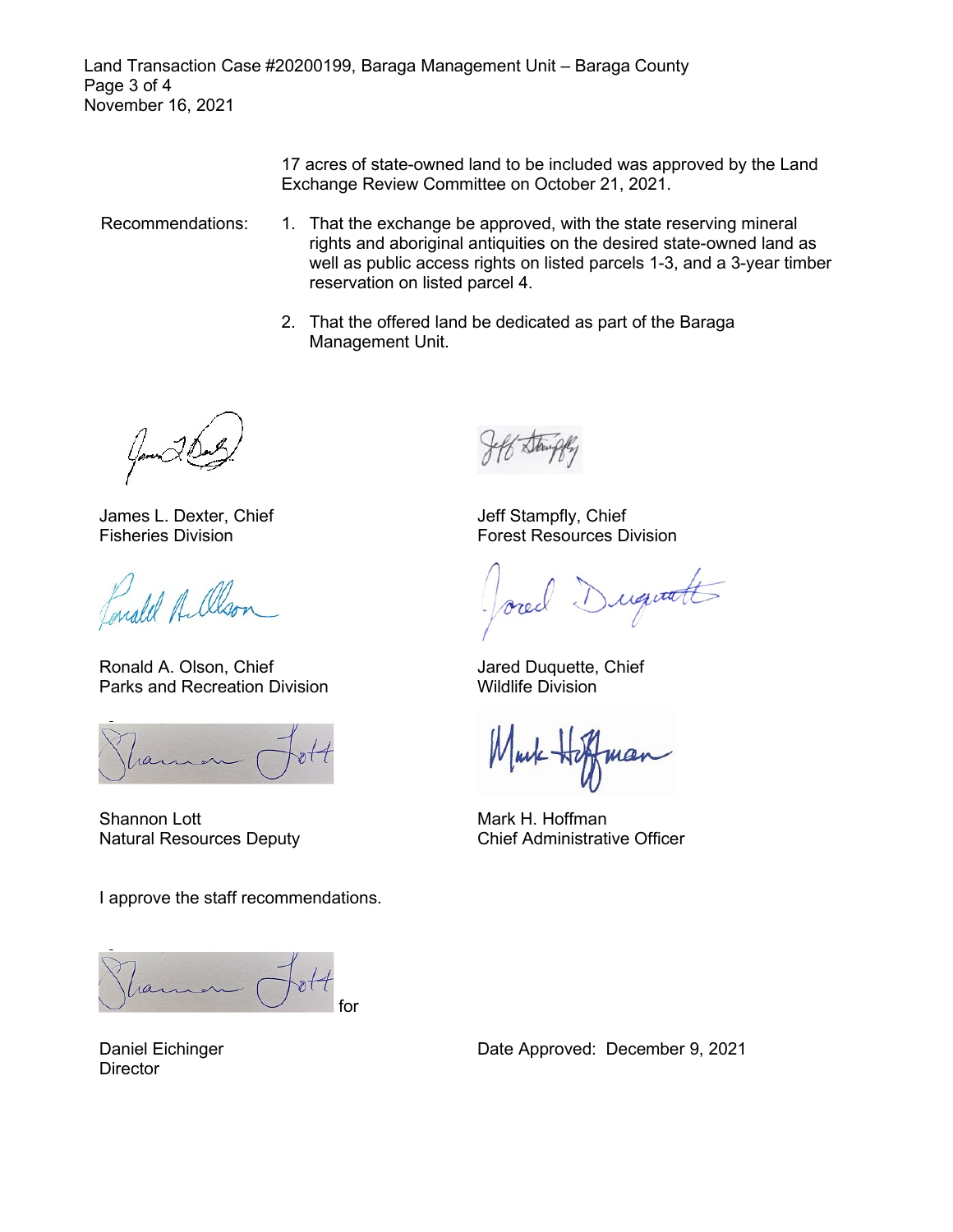

Section 4, T51N, R32W, L'Anse Township Section 33, T52N, R32W, L'Anse Township Parcels 1-3



Section 11, T50N, R34W, Baraga Township

| <b>WWW</b> State land desired from DNR (225 acres)    |
|-------------------------------------------------------|
| <b>77</b> Land offered to DNR in exchange (200 acres) |
| State land                                            |



Section 35, T53N, R31W, Arvon Township Parcel 4



**DNR Project Boundaries** 

Feet

11/09/2021

 $\Omega$ 

2,000

#### **FOREST RESOURCES LAND EXCHANGE** Baraga Management Unit - Baraga County Land Transaction Case #20200199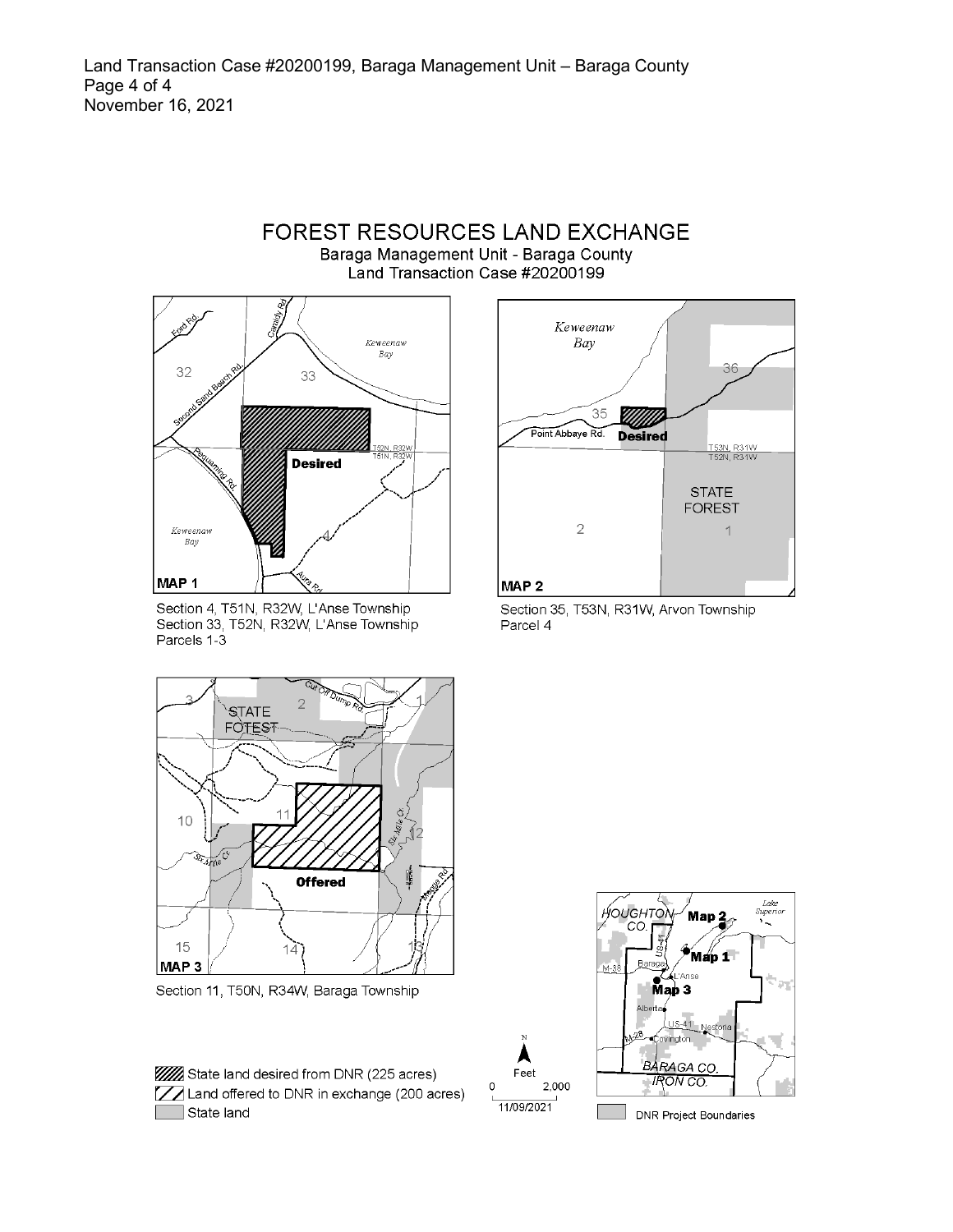

STATE OF MICHIGAN

DEPARTMENT OF NATURAL RESOURCES

LANSING



| TO:                    | Daniel Eichinger, Director                                                                                                                                                                                                                                                                                                                                                                                               |
|------------------------|--------------------------------------------------------------------------------------------------------------------------------------------------------------------------------------------------------------------------------------------------------------------------------------------------------------------------------------------------------------------------------------------------------------------------|
| <b>INFORMATION:</b>    | <b>Natural Resources Commission</b>                                                                                                                                                                                                                                                                                                                                                                                      |
| Transaction:           | Parks and Recreation Land Acquisition<br>Cadillac District - Wexford County<br>The Deuell Fox Farm Tract<br>Land Transaction Case #20210110                                                                                                                                                                                                                                                                              |
| Purchase:              | 22 acres - \$110,000.00                                                                                                                                                                                                                                                                                                                                                                                                  |
| <b>Funding Source:</b> | Land Exchange Facilitation Fund (LEFF)                                                                                                                                                                                                                                                                                                                                                                                   |
| PA 240 of 2018:        | PILT Estimate: \$1,440.00<br>This parcel is located north of the Mason-Arenac county line and will<br>result in an increase of 22 acres of DNR-managed lands.                                                                                                                                                                                                                                                            |
| Description:           | Wexford County, Clam Lake Township, T21N, R09W<br>Section 6: Part of the SE 1/4 of the NW 1/4, as more accurately<br>described in the case file.                                                                                                                                                                                                                                                                         |
| Seller:                | Michael E. Deuell, and Richard L. Deuell                                                                                                                                                                                                                                                                                                                                                                                 |
| Authority:             | Natural Resources and Environmental Protection Act, 1994 PA 451, as<br>amended.                                                                                                                                                                                                                                                                                                                                          |
| Notice:                | This item will appear on the Department of Natural Resources<br>(Department) November 30, 2021, calendar and is eligible for approval<br>on December 7, 2021.                                                                                                                                                                                                                                                            |
| Management<br>Purpose: | Acquisition of this parcel will contribute to achieving access to quality<br>recreation opportunities and consolidating state-ownership within the<br>dedicated boundary of Mitchell State Park. The property will be managed<br>by the Parks and Recreation Division as an integral part of Mitchell State<br>Park.                                                                                                     |
| Comments:              | This property is an irregularly shaped upland parcel covered in a mix of<br>woods and open grass meadows. It is bordered on the north, west and<br>south by state-owned land and to the east by Kenwood Park, managed<br>by Wexford County. The property has a residence and number of<br>buildings associated with the property's long history as a fox fur farm.<br>These buildings will be removed after acquisition. |
|                        | The seller will convey mineral rights.                                                                                                                                                                                                                                                                                                                                                                                   |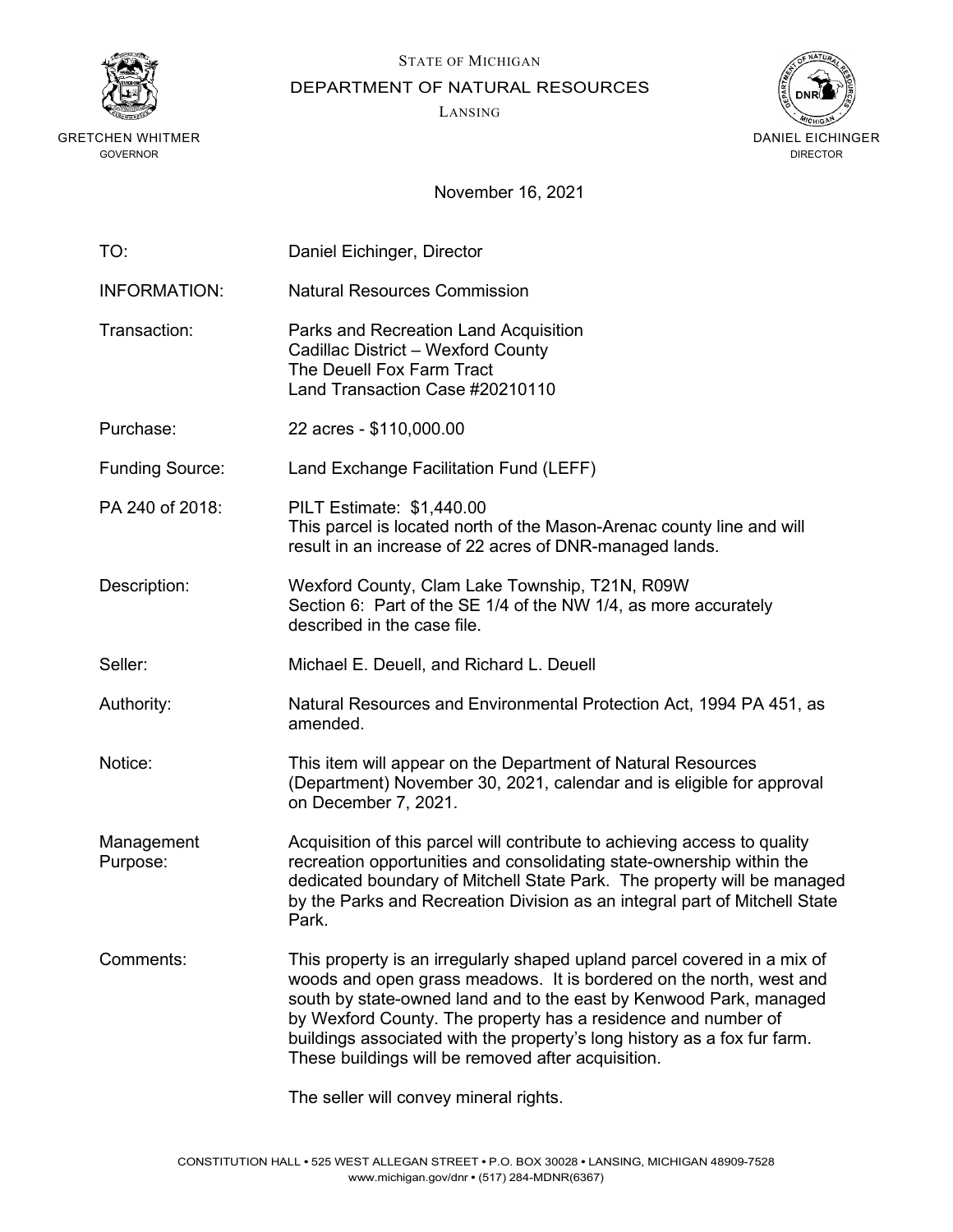Land Transaction Case #20210110, Cadillac District – Wexford County Page 2 of 3 November 16, 2021

- Recommendations: 1. That the acquisition be approved, with payment to be made from the Land Exchange Facilitation Fund.
	- 2. That this land be dedicated as part of Mitchell State Park.

James L. Dexter, Chief Fisheries Division

Conald A. Olson

Ronald A. Olson, Chief Parks and Recreation Division

Shannon Lott Natural Resources Deputy

I approve the staff recommendations.

for

Daniel Eichinger **Director** 

Jeff Stampfly, Chief Forest Resources Division

iquatt  $l_{\rm s}$ 

Jared Duquette, Chief Wildlife Division

Mark Hi mar

Mark H. Hoffman Chief Administrative Officer